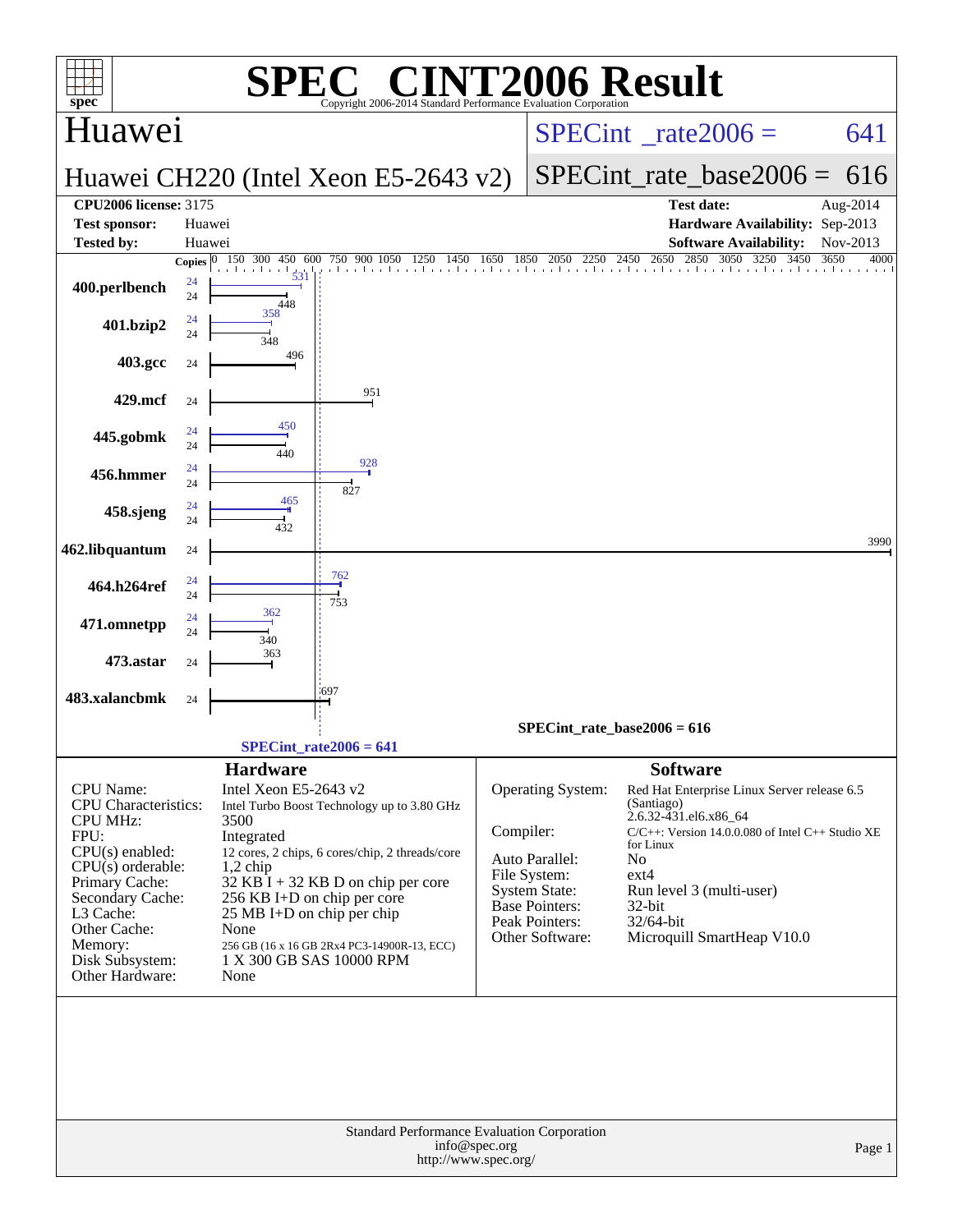

### Huawei

### SPECint rate $2006 = 641$

### Huawei CH220 (Intel Xeon E5-2643 v2)

[SPECint\\_rate\\_base2006 =](http://www.spec.org/auto/cpu2006/Docs/result-fields.html#SPECintratebase2006) 616

**[CPU2006 license:](http://www.spec.org/auto/cpu2006/Docs/result-fields.html#CPU2006license)** 3175 **[Test date:](http://www.spec.org/auto/cpu2006/Docs/result-fields.html#Testdate)** Aug-2014

**[Test sponsor:](http://www.spec.org/auto/cpu2006/Docs/result-fields.html#Testsponsor)** Huawei **[Hardware Availability:](http://www.spec.org/auto/cpu2006/Docs/result-fields.html#HardwareAvailability)** Sep-2013 **[Tested by:](http://www.spec.org/auto/cpu2006/Docs/result-fields.html#Testedby)** Huawei **[Software Availability:](http://www.spec.org/auto/cpu2006/Docs/result-fields.html#SoftwareAvailability)** Nov-2013

### **[Results Table](http://www.spec.org/auto/cpu2006/Docs/result-fields.html#ResultsTable)**

|                                                                                                          | <b>Base</b>   |                |       |                |       |                | <b>Peak</b> |               |                |              |                |              |                |              |
|----------------------------------------------------------------------------------------------------------|---------------|----------------|-------|----------------|-------|----------------|-------------|---------------|----------------|--------------|----------------|--------------|----------------|--------------|
| <b>Benchmark</b>                                                                                         | <b>Copies</b> | <b>Seconds</b> | Ratio | <b>Seconds</b> | Ratio | <b>Seconds</b> | Ratio       | <b>Copies</b> | <b>Seconds</b> | <b>Ratio</b> | <b>Seconds</b> | <b>Ratio</b> | <b>Seconds</b> | <b>Ratio</b> |
| 400.perlbench                                                                                            | 24            | 526            | 446   | 523            | 449   | 523            | 448         | 24            | 442            | 530          | 440            | 533          | 441            | 531          |
| 401.bzip2                                                                                                | 24            | 665            | 348   | 666            | 348   | 665            | 348         | 24            | 647            | 358          | 647            | 358          | 648            | 358          |
| $403.\mathrm{gcc}$                                                                                       | 24            | 388            | 498   | 389            | 496   | 389            | 496         | 24            | 388            | 498          | 389            | 496          | 389            | 496          |
| $429$ .mcf                                                                                               | 24            | 230            | 951   | 230            | 951   | 230            | 951         | 24            | 230            | 951          | 230            | 951          | 230            | <u>951</u>   |
| $445$ .gobmk                                                                                             | 24            | 572            | 440   | 572            | 440   | 572            | 440I        | 24            | 559            | 450          | 561            | 449          | 552            | 456          |
| 456.hmmer                                                                                                | 24            | 271            | 828   | 271            | 825   | 271            | 827         | 24            | 241            | 928          | 240            | 934          | 241            | 928          |
| $458$ .sjeng                                                                                             | 24            | 673            | 432   | 672            | 432   | 667            | 436         | 24            | 622            | 467          | 624            | 465          | 637            | 456          |
| 462.libquantum                                                                                           | 24            | 125            | 3990  | 125            | 3990  | 125            | 3990        | 24            | <u>125</u>     | 3990         | 125            | 3990         | 125            | 3990         |
| 464.h264ref                                                                                              | 24            | 705            | 753   | 708            | 750   | 705            | 753         | 24            | 694            | 766          | 700            | 759          | 697            | 762          |
| 471.omnetpp                                                                                              | 24            | 442            | 340   | 441            | 340   | 441            | <b>340</b>  | 24            | 415            | 361          | 414            | 362          | 415            | 362          |
| $473$ . astar                                                                                            | 24            | 464            | 363   | 468            | 360   | 464            | 363         | 24            | 464            | 363          | 468            | 360          | 464            | 363          |
| 483.xalancbmk                                                                                            | 24            | 238            | 696   | 237            | 698   | 238            | 697         | 24            | 238            | 696          | 237            | 698          | 238            | 697          |
| Results appear in the order in which they were run. Bold underlined text indicates a median measurement. |               |                |       |                |       |                |             |               |                |              |                |              |                |              |

### **[Submit Notes](http://www.spec.org/auto/cpu2006/Docs/result-fields.html#SubmitNotes)**

 The numactl mechanism was used to bind copies to processors. The config file option 'submit' was used to generate numactl commands to bind each copy to a specific processor. For details, please see the config file.

### **[Operating System Notes](http://www.spec.org/auto/cpu2006/Docs/result-fields.html#OperatingSystemNotes)**

Stack size set to unlimited using "ulimit -s unlimited"

### **[Platform Notes](http://www.spec.org/auto/cpu2006/Docs/result-fields.html#PlatformNotes)**

Standard Performance Evaluation Corporation Sysinfo program /spec14/config/sysinfo.rev6818 \$Rev: 6818 \$ \$Date:: 2012-07-17 #\$ e86d102572650a6e4d596a3cee98f191 running on RHEL Tue Aug 5 19:01:07 2014 This section contains SUT (System Under Test) info as seen by some common utilities. To remove or add to this section, see: <http://www.spec.org/cpu2006/Docs/config.html#sysinfo> From /proc/cpuinfo model name : Intel(R) Xeon(R) CPU E5-2643 v2 @ 3.50GHz 2 "physical id"s (chips) 24 "processors" cores, siblings (Caution: counting these is hw and system dependent. The following excerpts from /proc/cpuinfo might not be reliable. Use with caution.) cpu cores : 6 siblings : 12 Continued on next page

[info@spec.org](mailto:info@spec.org) <http://www.spec.org/>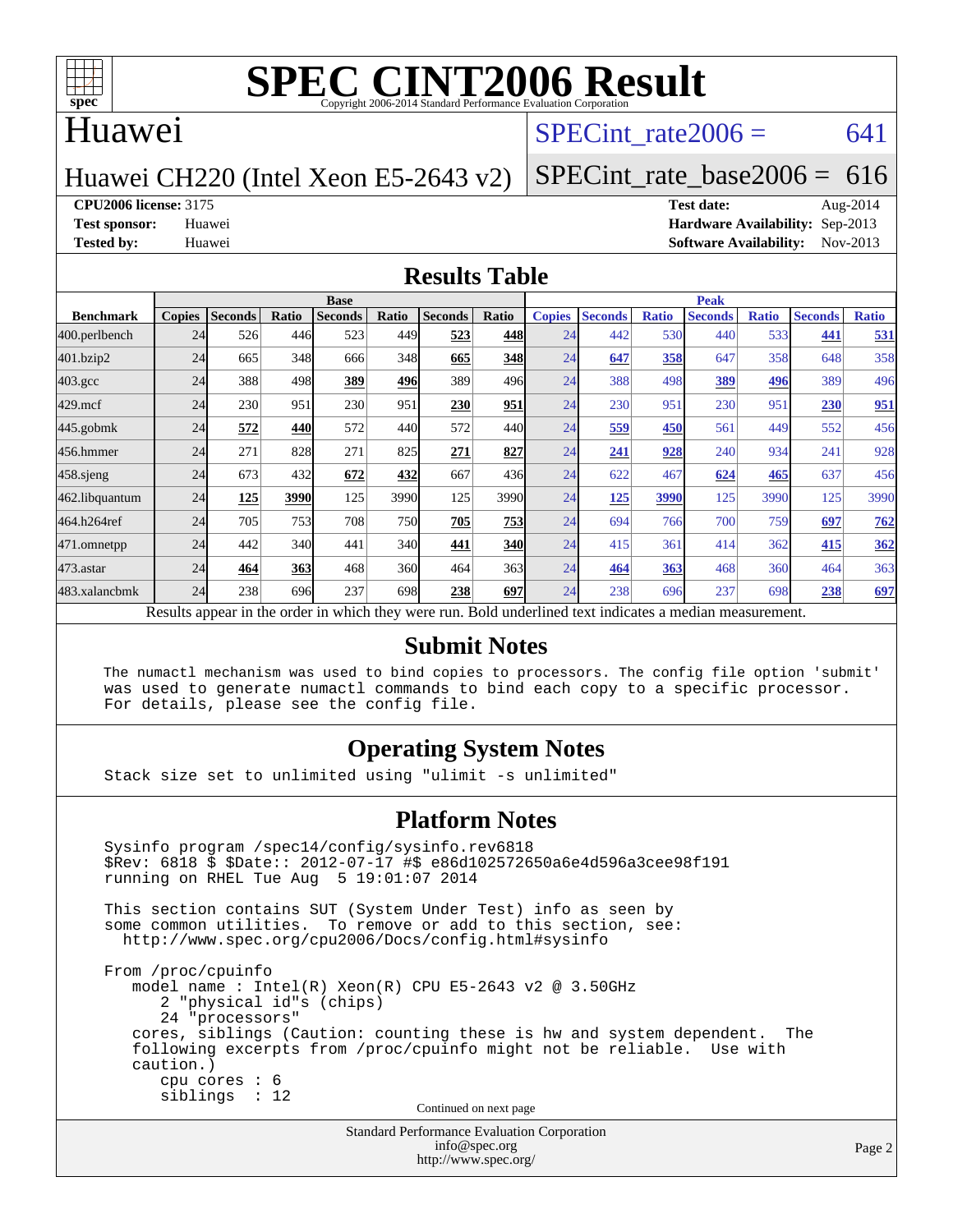

## Huawei

SPECint rate $2006 = 641$ 

Huawei CH220 (Intel Xeon E5-2643 v2)

[SPECint\\_rate\\_base2006 =](http://www.spec.org/auto/cpu2006/Docs/result-fields.html#SPECintratebase2006)  $616$ 

**[CPU2006 license:](http://www.spec.org/auto/cpu2006/Docs/result-fields.html#CPU2006license)** 3175 **[Test date:](http://www.spec.org/auto/cpu2006/Docs/result-fields.html#Testdate)** Aug-2014 **[Test sponsor:](http://www.spec.org/auto/cpu2006/Docs/result-fields.html#Testsponsor)** Huawei **[Hardware Availability:](http://www.spec.org/auto/cpu2006/Docs/result-fields.html#HardwareAvailability)** Sep-2013 **[Tested by:](http://www.spec.org/auto/cpu2006/Docs/result-fields.html#Testedby)** Huawei **[Software Availability:](http://www.spec.org/auto/cpu2006/Docs/result-fields.html#SoftwareAvailability)** Nov-2013

### **[Platform Notes \(Continued\)](http://www.spec.org/auto/cpu2006/Docs/result-fields.html#PlatformNotes)**

 physical 0: cores 2 3 4 8 9 10 physical 1: cores 2 3 4 8 9 10 cache size : 25600 KB From /proc/meminfo<br>MemTotal: 264478184 kB HugePages\_Total: 0<br>Hugepagesize: 2048 kB Hugepagesize: /usr/bin/lsb\_release -d Red Hat Enterprise Linux Server release 6.5 (Santiago) From /etc/\*release\* /etc/\*version\* redhat-release: Red Hat Enterprise Linux Server release 6.5 (Santiago) system-release: Red Hat Enterprise Linux Server release 6.5 (Santiago) system-release-cpe: cpe:/o:redhat:enterprise\_linux:6server:ga:server uname -a: Linux RHEL 2.6.32-431.el6.x86\_64 #1 SMP Sun Nov 10 22:19:54 EST 2013 x86\_64 x86\_64 x86\_64 GNU/Linux run-level 3 Aug 4 17:29 SPEC is set to: /spec14 Filesystem Type Size Used Avail Use% Mounted on<br>
/dev/sda2 ext4 265G 20G 232G 8% / /dev/sda2 ext4 265G 20G 232G 8% / Additional information from dmidecode: BIOS Insyde Corp. RMIBV629 05/12/2014 Memory: 2x Hynix HMT42GR7AFR4C-RD 16 GB 1866 MHz 2 rank 8x NO DIMM NO DIMM 8x Samsung M393B2G70DB0-CMA 16 GB 1866 MHz 2 rank 6x Samsung M393B2G70QH0-CMA 16 GB 1866 MHz 2 rank

(End of data from sysinfo program)

### **[General Notes](http://www.spec.org/auto/cpu2006/Docs/result-fields.html#GeneralNotes)**

Environment variables set by runspec before the start of the run: LD LIBRARY PATH = "/spec14/libs/32:/spec14/libs/64:/spec14/sh" Binaries compiled on a system with 1x Core i7-860 CPU + 8GB memory using RedHat EL 6.4 Transparent Huge Pages enabled with: echo always > /sys/kernel/mm/redhat\_transparent\_hugepage/enabled Filesystem page cache cleared with: echo 1> /proc/sys/vm/drop\_caches runspec command invoked through numactl i.e.: numactl --interleave=all runspec <etc>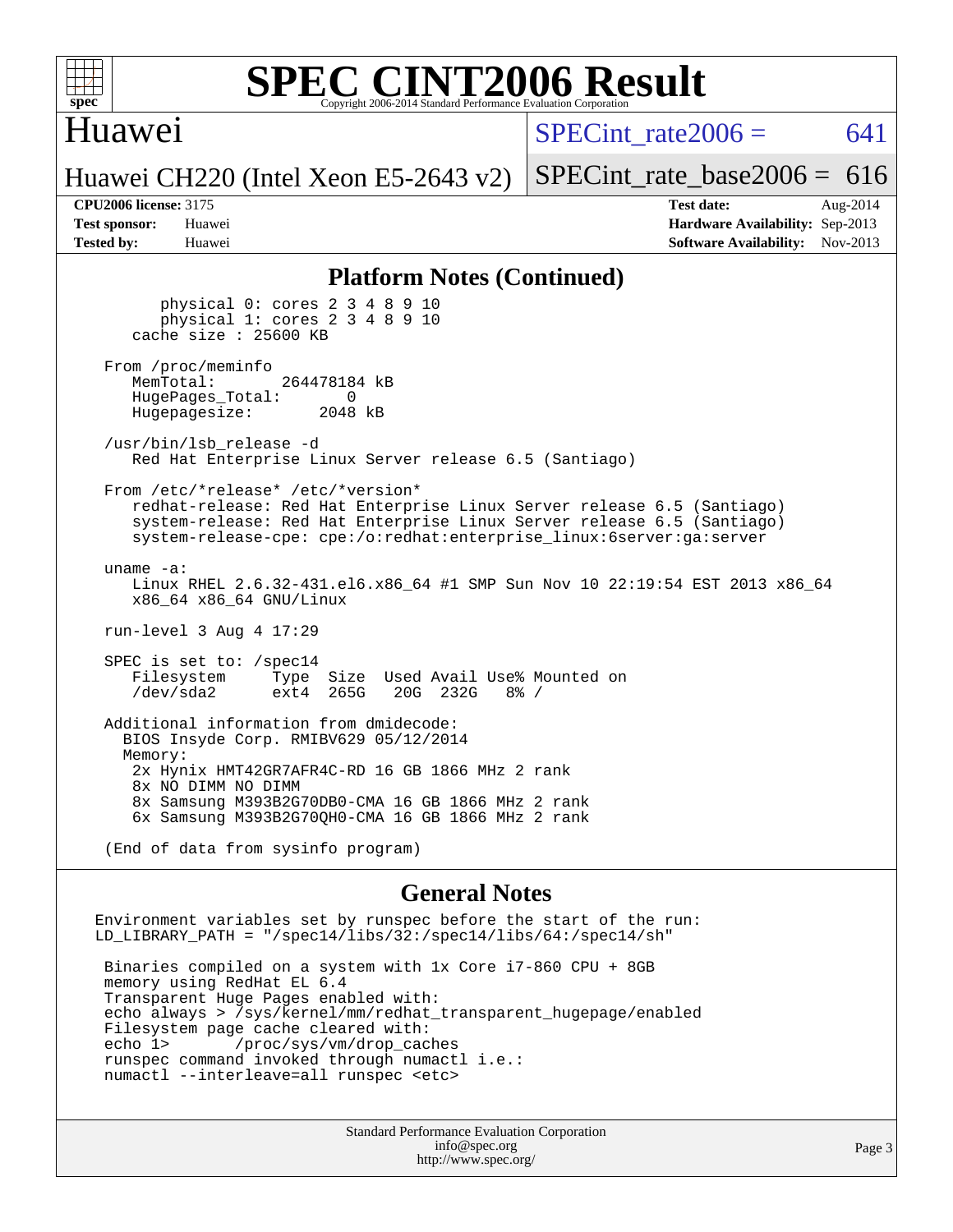

### Huawei

SPECint rate $2006 = 641$ 

Huawei CH220 (Intel Xeon E5-2643 v2)

[SPECint\\_rate\\_base2006 =](http://www.spec.org/auto/cpu2006/Docs/result-fields.html#SPECintratebase2006) 616 **[CPU2006 license:](http://www.spec.org/auto/cpu2006/Docs/result-fields.html#CPU2006license)** 3175 **[Test date:](http://www.spec.org/auto/cpu2006/Docs/result-fields.html#Testdate)** Aug-2014

**[Test sponsor:](http://www.spec.org/auto/cpu2006/Docs/result-fields.html#Testsponsor)** Huawei **[Hardware Availability:](http://www.spec.org/auto/cpu2006/Docs/result-fields.html#HardwareAvailability)** Sep-2013 **[Tested by:](http://www.spec.org/auto/cpu2006/Docs/result-fields.html#Testedby)** Huawei **[Software Availability:](http://www.spec.org/auto/cpu2006/Docs/result-fields.html#SoftwareAvailability)** Nov-2013

## **[Base Compiler Invocation](http://www.spec.org/auto/cpu2006/Docs/result-fields.html#BaseCompilerInvocation)**

[C benchmarks](http://www.spec.org/auto/cpu2006/Docs/result-fields.html#Cbenchmarks):  $\text{icc}$   $-\text{m32}$ 

[C++ benchmarks:](http://www.spec.org/auto/cpu2006/Docs/result-fields.html#CXXbenchmarks) [icpc -m32](http://www.spec.org/cpu2006/results/res2014q3/cpu2006-20140820-30964.flags.html#user_CXXbase_intel_icpc_4e5a5ef1a53fd332b3c49e69c3330699)

### **[Base Portability Flags](http://www.spec.org/auto/cpu2006/Docs/result-fields.html#BasePortabilityFlags)**

 400.perlbench: [-DSPEC\\_CPU\\_LINUX\\_IA32](http://www.spec.org/cpu2006/results/res2014q3/cpu2006-20140820-30964.flags.html#b400.perlbench_baseCPORTABILITY_DSPEC_CPU_LINUX_IA32) 462.libquantum: [-DSPEC\\_CPU\\_LINUX](http://www.spec.org/cpu2006/results/res2014q3/cpu2006-20140820-30964.flags.html#b462.libquantum_baseCPORTABILITY_DSPEC_CPU_LINUX) 483.xalancbmk: [-DSPEC\\_CPU\\_LINUX](http://www.spec.org/cpu2006/results/res2014q3/cpu2006-20140820-30964.flags.html#b483.xalancbmk_baseCXXPORTABILITY_DSPEC_CPU_LINUX)

## **[Base Optimization Flags](http://www.spec.org/auto/cpu2006/Docs/result-fields.html#BaseOptimizationFlags)**

[C benchmarks](http://www.spec.org/auto/cpu2006/Docs/result-fields.html#Cbenchmarks):

[-xSSE4.2](http://www.spec.org/cpu2006/results/res2014q3/cpu2006-20140820-30964.flags.html#user_CCbase_f-xSSE42_f91528193cf0b216347adb8b939d4107) [-ipo](http://www.spec.org/cpu2006/results/res2014q3/cpu2006-20140820-30964.flags.html#user_CCbase_f-ipo) [-O3](http://www.spec.org/cpu2006/results/res2014q3/cpu2006-20140820-30964.flags.html#user_CCbase_f-O3) [-no-prec-div](http://www.spec.org/cpu2006/results/res2014q3/cpu2006-20140820-30964.flags.html#user_CCbase_f-no-prec-div) [-opt-prefetch](http://www.spec.org/cpu2006/results/res2014q3/cpu2006-20140820-30964.flags.html#user_CCbase_f-opt-prefetch) [-opt-mem-layout-trans=3](http://www.spec.org/cpu2006/results/res2014q3/cpu2006-20140820-30964.flags.html#user_CCbase_f-opt-mem-layout-trans_a7b82ad4bd7abf52556d4961a2ae94d5)

[C++ benchmarks:](http://www.spec.org/auto/cpu2006/Docs/result-fields.html#CXXbenchmarks)

[-xSSE4.2](http://www.spec.org/cpu2006/results/res2014q3/cpu2006-20140820-30964.flags.html#user_CXXbase_f-xSSE42_f91528193cf0b216347adb8b939d4107) [-ipo](http://www.spec.org/cpu2006/results/res2014q3/cpu2006-20140820-30964.flags.html#user_CXXbase_f-ipo) [-O3](http://www.spec.org/cpu2006/results/res2014q3/cpu2006-20140820-30964.flags.html#user_CXXbase_f-O3) [-no-prec-div](http://www.spec.org/cpu2006/results/res2014q3/cpu2006-20140820-30964.flags.html#user_CXXbase_f-no-prec-div) [-opt-prefetch](http://www.spec.org/cpu2006/results/res2014q3/cpu2006-20140820-30964.flags.html#user_CXXbase_f-opt-prefetch) [-opt-mem-layout-trans=3](http://www.spec.org/cpu2006/results/res2014q3/cpu2006-20140820-30964.flags.html#user_CXXbase_f-opt-mem-layout-trans_a7b82ad4bd7abf52556d4961a2ae94d5) [-Wl,-z,muldefs](http://www.spec.org/cpu2006/results/res2014q3/cpu2006-20140820-30964.flags.html#user_CXXbase_link_force_multiple1_74079c344b956b9658436fd1b6dd3a8a) [-L/sh -lsmartheap](http://www.spec.org/cpu2006/results/res2014q3/cpu2006-20140820-30964.flags.html#user_CXXbase_SmartHeap_32f6c82aa1ed9c52345d30cf6e4a0499)

### **[Base Other Flags](http://www.spec.org/auto/cpu2006/Docs/result-fields.html#BaseOtherFlags)**

[C benchmarks](http://www.spec.org/auto/cpu2006/Docs/result-fields.html#Cbenchmarks):

403.gcc: [-Dalloca=\\_alloca](http://www.spec.org/cpu2006/results/res2014q3/cpu2006-20140820-30964.flags.html#b403.gcc_baseEXTRA_CFLAGS_Dalloca_be3056838c12de2578596ca5467af7f3)

## **[Peak Compiler Invocation](http://www.spec.org/auto/cpu2006/Docs/result-fields.html#PeakCompilerInvocation)**

[C benchmarks \(except as noted below\)](http://www.spec.org/auto/cpu2006/Docs/result-fields.html#Cbenchmarksexceptasnotedbelow): [icc -m32](http://www.spec.org/cpu2006/results/res2014q3/cpu2006-20140820-30964.flags.html#user_CCpeak_intel_icc_5ff4a39e364c98233615fdd38438c6f2) 400.perlbench: [icc -m64](http://www.spec.org/cpu2006/results/res2014q3/cpu2006-20140820-30964.flags.html#user_peakCCLD400_perlbench_intel_icc_64bit_bda6cc9af1fdbb0edc3795bac97ada53) 401.bzip2: [icc -m64](http://www.spec.org/cpu2006/results/res2014q3/cpu2006-20140820-30964.flags.html#user_peakCCLD401_bzip2_intel_icc_64bit_bda6cc9af1fdbb0edc3795bac97ada53)

456.hmmer: [icc -m64](http://www.spec.org/cpu2006/results/res2014q3/cpu2006-20140820-30964.flags.html#user_peakCCLD456_hmmer_intel_icc_64bit_bda6cc9af1fdbb0edc3795bac97ada53)

458.sjeng: [icc -m64](http://www.spec.org/cpu2006/results/res2014q3/cpu2006-20140820-30964.flags.html#user_peakCCLD458_sjeng_intel_icc_64bit_bda6cc9af1fdbb0edc3795bac97ada53)

```
C++ benchmarks: 
    icpc -m32
```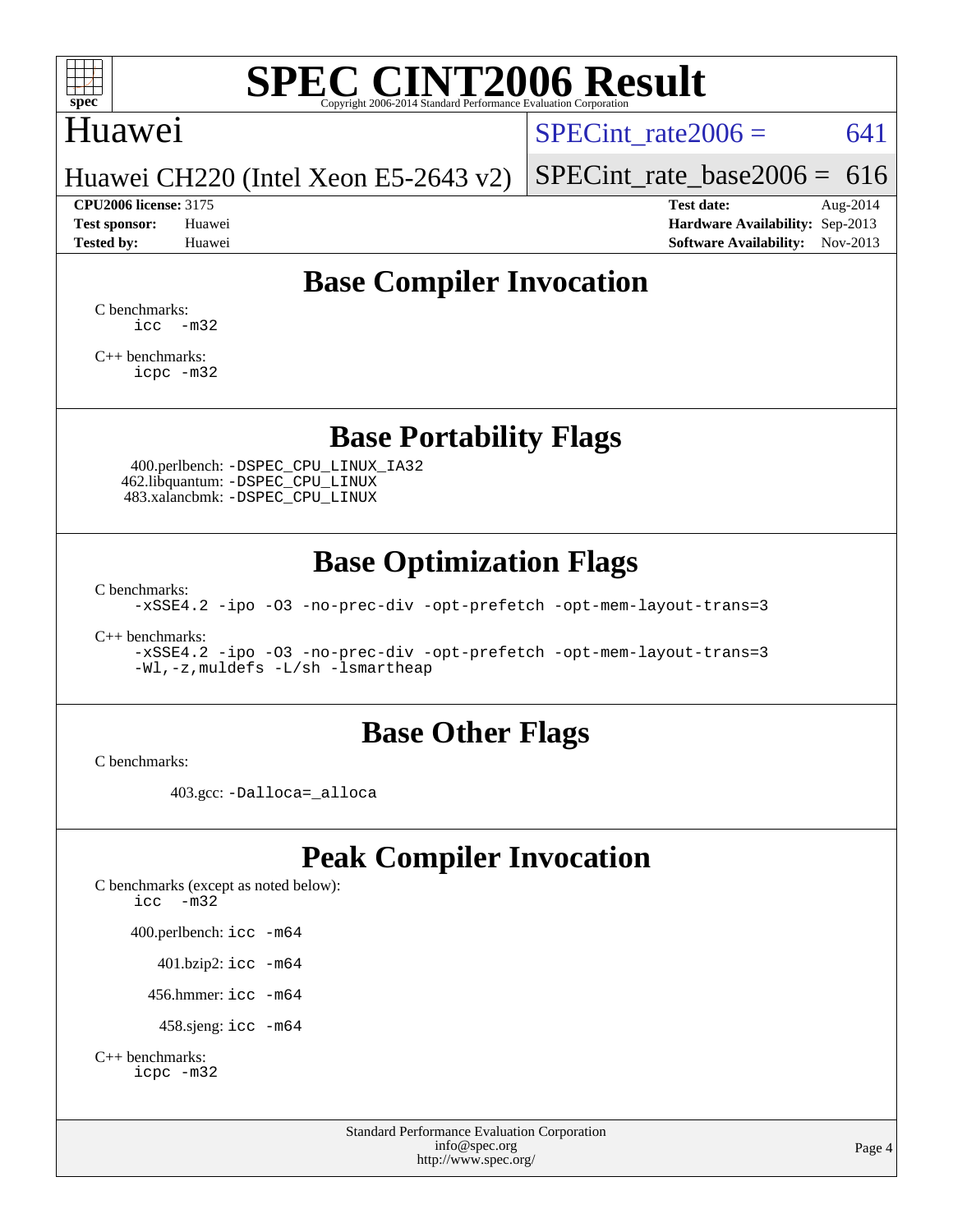

## Huawei

SPECint rate $2006 = 641$ 

Huawei CH220 (Intel Xeon E5-2643 v2)

[SPECint\\_rate\\_base2006 =](http://www.spec.org/auto/cpu2006/Docs/result-fields.html#SPECintratebase2006)  $616$ 

**[CPU2006 license:](http://www.spec.org/auto/cpu2006/Docs/result-fields.html#CPU2006license)** 3175 **[Test date:](http://www.spec.org/auto/cpu2006/Docs/result-fields.html#Testdate)** Aug-2014 **[Test sponsor:](http://www.spec.org/auto/cpu2006/Docs/result-fields.html#Testsponsor)** Huawei **[Hardware Availability:](http://www.spec.org/auto/cpu2006/Docs/result-fields.html#HardwareAvailability)** Sep-2013 **[Tested by:](http://www.spec.org/auto/cpu2006/Docs/result-fields.html#Testedby)** Huawei **[Software Availability:](http://www.spec.org/auto/cpu2006/Docs/result-fields.html#SoftwareAvailability)** Nov-2013

## **[Peak Portability Flags](http://www.spec.org/auto/cpu2006/Docs/result-fields.html#PeakPortabilityFlags)**

 400.perlbench: [-DSPEC\\_CPU\\_LP64](http://www.spec.org/cpu2006/results/res2014q3/cpu2006-20140820-30964.flags.html#b400.perlbench_peakCPORTABILITY_DSPEC_CPU_LP64) [-DSPEC\\_CPU\\_LINUX\\_X64](http://www.spec.org/cpu2006/results/res2014q3/cpu2006-20140820-30964.flags.html#b400.perlbench_peakCPORTABILITY_DSPEC_CPU_LINUX_X64) 401.bzip2: [-DSPEC\\_CPU\\_LP64](http://www.spec.org/cpu2006/results/res2014q3/cpu2006-20140820-30964.flags.html#suite_peakCPORTABILITY401_bzip2_DSPEC_CPU_LP64) 456.hmmer: [-DSPEC\\_CPU\\_LP64](http://www.spec.org/cpu2006/results/res2014q3/cpu2006-20140820-30964.flags.html#suite_peakCPORTABILITY456_hmmer_DSPEC_CPU_LP64) 458.sjeng: [-DSPEC\\_CPU\\_LP64](http://www.spec.org/cpu2006/results/res2014q3/cpu2006-20140820-30964.flags.html#suite_peakCPORTABILITY458_sjeng_DSPEC_CPU_LP64) 462.libquantum: [-DSPEC\\_CPU\\_LINUX](http://www.spec.org/cpu2006/results/res2014q3/cpu2006-20140820-30964.flags.html#b462.libquantum_peakCPORTABILITY_DSPEC_CPU_LINUX) 483.xalancbmk: [-DSPEC\\_CPU\\_LINUX](http://www.spec.org/cpu2006/results/res2014q3/cpu2006-20140820-30964.flags.html#b483.xalancbmk_peakCXXPORTABILITY_DSPEC_CPU_LINUX)

# **[Peak Optimization Flags](http://www.spec.org/auto/cpu2006/Docs/result-fields.html#PeakOptimizationFlags)**

[C benchmarks](http://www.spec.org/auto/cpu2006/Docs/result-fields.html#Cbenchmarks):

 400.perlbench: [-xSSE4.2](http://www.spec.org/cpu2006/results/res2014q3/cpu2006-20140820-30964.flags.html#user_peakPASS2_CFLAGSPASS2_LDCFLAGS400_perlbench_f-xSSE42_f91528193cf0b216347adb8b939d4107)(pass 2) [-prof-gen](http://www.spec.org/cpu2006/results/res2014q3/cpu2006-20140820-30964.flags.html#user_peakPASS1_CFLAGSPASS1_LDCFLAGS400_perlbench_prof_gen_e43856698f6ca7b7e442dfd80e94a8fc)(pass 1) [-ipo](http://www.spec.org/cpu2006/results/res2014q3/cpu2006-20140820-30964.flags.html#user_peakPASS2_CFLAGSPASS2_LDCFLAGS400_perlbench_f-ipo)(pass 2) [-O3](http://www.spec.org/cpu2006/results/res2014q3/cpu2006-20140820-30964.flags.html#user_peakPASS2_CFLAGSPASS2_LDCFLAGS400_perlbench_f-O3)(pass 2) [-no-prec-div](http://www.spec.org/cpu2006/results/res2014q3/cpu2006-20140820-30964.flags.html#user_peakPASS2_CFLAGSPASS2_LDCFLAGS400_perlbench_f-no-prec-div)(pass 2) [-prof-use](http://www.spec.org/cpu2006/results/res2014q3/cpu2006-20140820-30964.flags.html#user_peakPASS2_CFLAGSPASS2_LDCFLAGS400_perlbench_prof_use_bccf7792157ff70d64e32fe3e1250b55)(pass 2) [-auto-ilp32](http://www.spec.org/cpu2006/results/res2014q3/cpu2006-20140820-30964.flags.html#user_peakCOPTIMIZE400_perlbench_f-auto-ilp32)  $401.bzip2: -xSSE4.2(pass 2) -prof-qen(pass 1) -ipo(pass 2)$  $401.bzip2: -xSSE4.2(pass 2) -prof-qen(pass 1) -ipo(pass 2)$  $401.bzip2: -xSSE4.2(pass 2) -prof-qen(pass 1) -ipo(pass 2)$  $401.bzip2: -xSSE4.2(pass 2) -prof-qen(pass 1) -ipo(pass 2)$  $401.bzip2: -xSSE4.2(pass 2) -prof-qen(pass 1) -ipo(pass 2)$ [-O3](http://www.spec.org/cpu2006/results/res2014q3/cpu2006-20140820-30964.flags.html#user_peakPASS2_CFLAGSPASS2_LDCFLAGS401_bzip2_f-O3)(pass 2) [-no-prec-div](http://www.spec.org/cpu2006/results/res2014q3/cpu2006-20140820-30964.flags.html#user_peakPASS2_CFLAGSPASS2_LDCFLAGS401_bzip2_f-no-prec-div)(pass 2) [-prof-use](http://www.spec.org/cpu2006/results/res2014q3/cpu2006-20140820-30964.flags.html#user_peakPASS2_CFLAGSPASS2_LDCFLAGS401_bzip2_prof_use_bccf7792157ff70d64e32fe3e1250b55)(pass 2) [-opt-prefetch](http://www.spec.org/cpu2006/results/res2014q3/cpu2006-20140820-30964.flags.html#user_peakCOPTIMIZE401_bzip2_f-opt-prefetch) [-auto-ilp32](http://www.spec.org/cpu2006/results/res2014q3/cpu2006-20140820-30964.flags.html#user_peakCOPTIMIZE401_bzip2_f-auto-ilp32) [-ansi-alias](http://www.spec.org/cpu2006/results/res2014q3/cpu2006-20140820-30964.flags.html#user_peakCOPTIMIZE401_bzip2_f-ansi-alias)  $403.\text{sec: basepeak}$  = yes 429.mcf: basepeak = yes 445.gobmk: [-xSSE4.2](http://www.spec.org/cpu2006/results/res2014q3/cpu2006-20140820-30964.flags.html#user_peakPASS2_CFLAGSPASS2_LDCFLAGS445_gobmk_f-xSSE42_f91528193cf0b216347adb8b939d4107)(pass 2) [-prof-gen](http://www.spec.org/cpu2006/results/res2014q3/cpu2006-20140820-30964.flags.html#user_peakPASS1_CFLAGSPASS1_LDCFLAGS445_gobmk_prof_gen_e43856698f6ca7b7e442dfd80e94a8fc)(pass 1) [-prof-use](http://www.spec.org/cpu2006/results/res2014q3/cpu2006-20140820-30964.flags.html#user_peakPASS2_CFLAGSPASS2_LDCFLAGS445_gobmk_prof_use_bccf7792157ff70d64e32fe3e1250b55)(pass 2) [-ansi-alias](http://www.spec.org/cpu2006/results/res2014q3/cpu2006-20140820-30964.flags.html#user_peakCOPTIMIZE445_gobmk_f-ansi-alias) [-opt-mem-layout-trans=3](http://www.spec.org/cpu2006/results/res2014q3/cpu2006-20140820-30964.flags.html#user_peakCOPTIMIZE445_gobmk_f-opt-mem-layout-trans_a7b82ad4bd7abf52556d4961a2ae94d5) 456.hmmer: [-xSSE4.2](http://www.spec.org/cpu2006/results/res2014q3/cpu2006-20140820-30964.flags.html#user_peakCOPTIMIZE456_hmmer_f-xSSE42_f91528193cf0b216347adb8b939d4107) [-ipo](http://www.spec.org/cpu2006/results/res2014q3/cpu2006-20140820-30964.flags.html#user_peakCOPTIMIZE456_hmmer_f-ipo) [-O3](http://www.spec.org/cpu2006/results/res2014q3/cpu2006-20140820-30964.flags.html#user_peakCOPTIMIZE456_hmmer_f-O3) [-no-prec-div](http://www.spec.org/cpu2006/results/res2014q3/cpu2006-20140820-30964.flags.html#user_peakCOPTIMIZE456_hmmer_f-no-prec-div) [-unroll2](http://www.spec.org/cpu2006/results/res2014q3/cpu2006-20140820-30964.flags.html#user_peakCOPTIMIZE456_hmmer_f-unroll_784dae83bebfb236979b41d2422d7ec2) [-auto-ilp32](http://www.spec.org/cpu2006/results/res2014q3/cpu2006-20140820-30964.flags.html#user_peakCOPTIMIZE456_hmmer_f-auto-ilp32) 458.sjeng: [-xSSE4.2](http://www.spec.org/cpu2006/results/res2014q3/cpu2006-20140820-30964.flags.html#user_peakPASS2_CFLAGSPASS2_LDCFLAGS458_sjeng_f-xSSE42_f91528193cf0b216347adb8b939d4107)(pass 2) [-prof-gen](http://www.spec.org/cpu2006/results/res2014q3/cpu2006-20140820-30964.flags.html#user_peakPASS1_CFLAGSPASS1_LDCFLAGS458_sjeng_prof_gen_e43856698f6ca7b7e442dfd80e94a8fc)(pass 1) [-ipo](http://www.spec.org/cpu2006/results/res2014q3/cpu2006-20140820-30964.flags.html#user_peakPASS2_CFLAGSPASS2_LDCFLAGS458_sjeng_f-ipo)(pass 2) [-O3](http://www.spec.org/cpu2006/results/res2014q3/cpu2006-20140820-30964.flags.html#user_peakPASS2_CFLAGSPASS2_LDCFLAGS458_sjeng_f-O3)(pass 2) [-no-prec-div](http://www.spec.org/cpu2006/results/res2014q3/cpu2006-20140820-30964.flags.html#user_peakPASS2_CFLAGSPASS2_LDCFLAGS458_sjeng_f-no-prec-div)(pass 2) [-prof-use](http://www.spec.org/cpu2006/results/res2014q3/cpu2006-20140820-30964.flags.html#user_peakPASS2_CFLAGSPASS2_LDCFLAGS458_sjeng_prof_use_bccf7792157ff70d64e32fe3e1250b55)(pass 2) [-unroll4](http://www.spec.org/cpu2006/results/res2014q3/cpu2006-20140820-30964.flags.html#user_peakCOPTIMIZE458_sjeng_f-unroll_4e5e4ed65b7fd20bdcd365bec371b81f) [-auto-ilp32](http://www.spec.org/cpu2006/results/res2014q3/cpu2006-20140820-30964.flags.html#user_peakCOPTIMIZE458_sjeng_f-auto-ilp32)  $462$ .libquantum: basepeak = yes 464.h264ref: [-xSSE4.2](http://www.spec.org/cpu2006/results/res2014q3/cpu2006-20140820-30964.flags.html#user_peakPASS2_CFLAGSPASS2_LDCFLAGS464_h264ref_f-xSSE42_f91528193cf0b216347adb8b939d4107)(pass 2) [-prof-gen](http://www.spec.org/cpu2006/results/res2014q3/cpu2006-20140820-30964.flags.html#user_peakPASS1_CFLAGSPASS1_LDCFLAGS464_h264ref_prof_gen_e43856698f6ca7b7e442dfd80e94a8fc)(pass 1) [-ipo](http://www.spec.org/cpu2006/results/res2014q3/cpu2006-20140820-30964.flags.html#user_peakPASS2_CFLAGSPASS2_LDCFLAGS464_h264ref_f-ipo)(pass 2) [-O3](http://www.spec.org/cpu2006/results/res2014q3/cpu2006-20140820-30964.flags.html#user_peakPASS2_CFLAGSPASS2_LDCFLAGS464_h264ref_f-O3)(pass 2) [-no-prec-div](http://www.spec.org/cpu2006/results/res2014q3/cpu2006-20140820-30964.flags.html#user_peakPASS2_CFLAGSPASS2_LDCFLAGS464_h264ref_f-no-prec-div)(pass 2) [-prof-use](http://www.spec.org/cpu2006/results/res2014q3/cpu2006-20140820-30964.flags.html#user_peakPASS2_CFLAGSPASS2_LDCFLAGS464_h264ref_prof_use_bccf7792157ff70d64e32fe3e1250b55)(pass 2) [-unroll2](http://www.spec.org/cpu2006/results/res2014q3/cpu2006-20140820-30964.flags.html#user_peakCOPTIMIZE464_h264ref_f-unroll_784dae83bebfb236979b41d2422d7ec2) [-ansi-alias](http://www.spec.org/cpu2006/results/res2014q3/cpu2006-20140820-30964.flags.html#user_peakCOPTIMIZE464_h264ref_f-ansi-alias)

[C++ benchmarks:](http://www.spec.org/auto/cpu2006/Docs/result-fields.html#CXXbenchmarks)

```
 471.omnetpp: -xSSE4.2(pass 2) -prof-gen(pass 1) -ipo(pass 2)
           -O3(pass 2) -no-prec-div(pass 2) -prof-use(pass 2)
           -ansi-alias -opt-ra-region-strategy=block -Wl,-z,muldefs
           -L/sh -lsmartheap
```
473.astar: basepeak = yes

Continued on next page